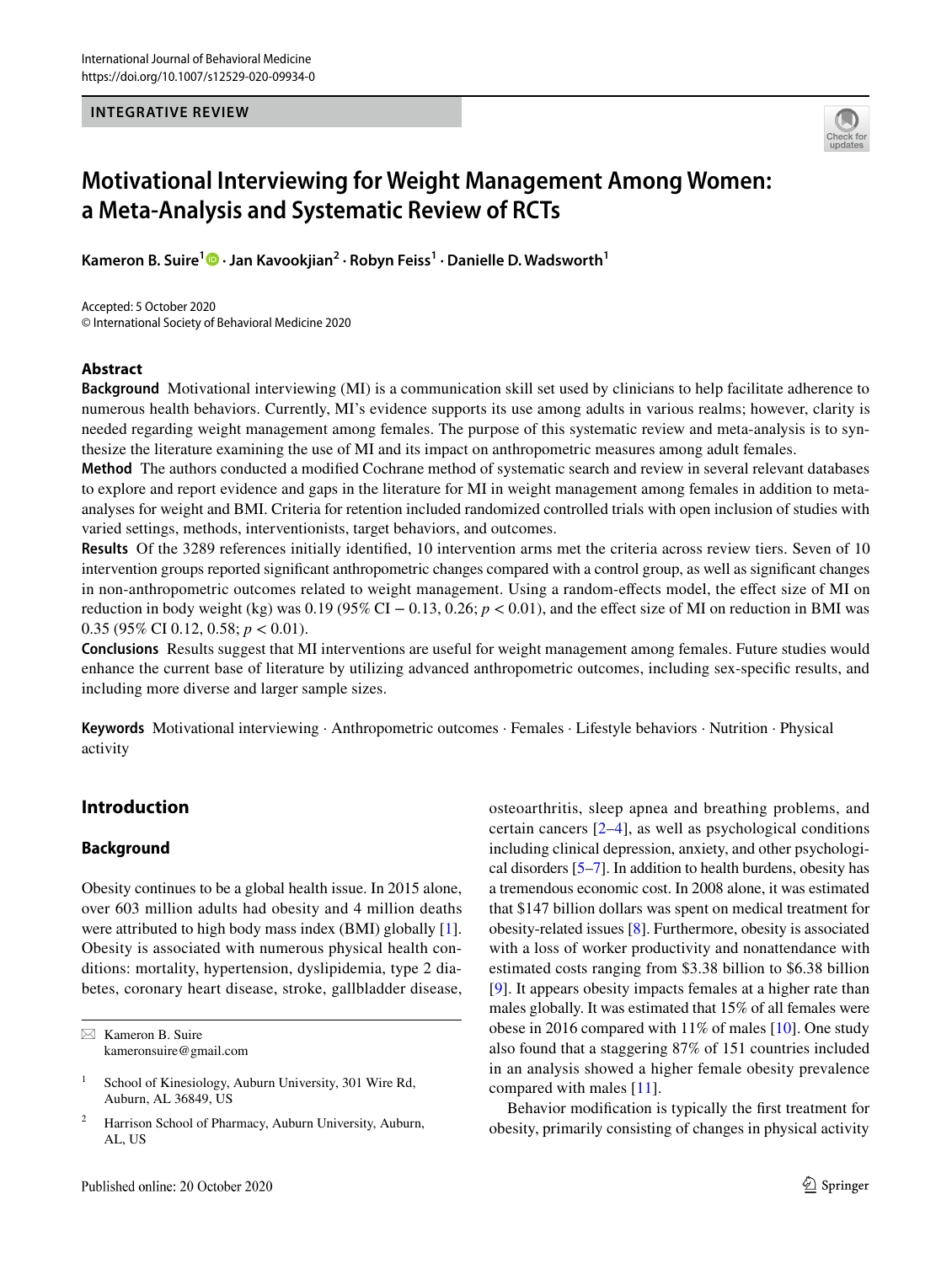and other behaviors that may infuence weight. An increase in physical activity has several health benefts and consistent physical activity is pivotal in chronic disease prevention, weight management, bone health, cardiovascular health, mental health, and sleep health [\[12](#page-12-7), [13\]](#page-12-8). However, 31.7% of women are inactive while 23.4% of men are inactive globally [\[14\]](#page-12-9). With females having higher rates of obesity and physical inactivity, it has been suggested that interventions and evidence are needed that specifcally target females for weight management [[15](#page-12-10)].

While health professionals often suggest behavioral modification, adherence to health behaviors is difficult to accomplish due to a lack of consistent motivation [[16](#page-12-11)[–18](#page-12-12)]. It appears evident that many diet and exercise programs ignore motivation [[19\]](#page-12-13), despite the evidence, which shows motivation plays a pivotal role in behavioral modifcation or maintenance [[20](#page-12-14)[–22](#page-12-15)]. Motivational interviewing (MI) is one approach that is directly focused on eliciting and using the client's own motivation, rather than the practitioners' motivation thus making it person-centered in nature [[23](#page-12-16)]. MI is an emerging counseling method shown to help facilitate an increase in adherence to numerous health behaviors through a series of person-centered strategies and adhering to the MI way of being, which includes being collaborative, compassionate, eliciting of patient's inputs/goals frst, and accepting/nonjudgmental. In addition to addressing motivation, psychological strategies may enhance adherence due to the psychological processes needed to engage and maintain health behaviors. MI uses a variety of skills to stimulate the patient psychologically: asking open-ended and thoughtprovoking questions, developing discrepancy, rolling with resistance, and eliciting and responding to change talk, among others [[23\]](#page-12-16). The spirit of MI is vital to MI intervention implementation and is summarized as collaborative, compassionate, evoking, and accepting [\[23](#page-12-16)].

Researchers have applied MI in numerous behavior change felds and target behaviors to increase health status [\[24–](#page-12-17)[26](#page-12-18)]. This includes health behaviors related to weight loss among adult populations [[27,](#page-12-19) [28\]](#page-12-20), which demonstrated positive to mixed results. One of the questions posed by a previous meta-analysis was whether MI has more of an effect depending on sex, which is not currently clear [\[27](#page-12-19)]. With a majority of studies having more female participants and a recent infux of female-exclusive studies, a review of female-specifc results is possible. Past reviews have also questioned the efectiveness of MI among non-white women due the limited research gathered and lack of demographical information [[27,](#page-12-19) [28](#page-12-20)]. An exclusive focus on females using an updated literature base is needed to address these questions.

Due to the potential of MI as an efective weight management technique, the high rates of obesity among females, and current questions in the literature regarding sex and ethnicity, an updated synthesis of the literature is necessary. To our knowledge, there has been no comprehensive review of the impact of randomized controlled trials (RCTs) of MI on anthropometric measures in females. Therefore, the objectives of this review are to (1) systematically explore the literature for efects of a physical activity and nutrition-based MI intervention on anthropometric outcomes among females and (2) report implications for practice and research based on evidence and gaps in the literature for outcomes of MI intervention with females.

# **Methods**

### **Search strategy: Databases, terms, and inclusion/ exclusion criteria**

A modified Cochrane method of systematic search and review [[29](#page-12-21)] was conducted within seven databases (e.g., PsycINFO, PsycARTICLES, Academic Search Premier, MEDLINE, CINAHL, Health Source: Nursing/Academic Edition, and SPORTDiscus) by the lead author with the latest search taking place in January 2020. This systematic review used the rigorous systematic search-and-review approach applied to a more exploratory research question regarding evidence and gaps in the literature for MI as an intervention for behavior change for weight management for women whereas a typical Cochrane review compares specifc outcomes surrounding a more narrowly defned research question between two interventions in a specifc population. The keywords used were Motivational Interviewing AND weight or weight management or weight loss or physical activity or exercise or nutrition or BMI or body mass index or lifestyle or females. The keywords remained consistent across databases. The authors used hand searches of references lists within identifed study articles and reviews to determine if additional articles were available, which were not returned in the initial search.

Inclusion criteria: (1) RCT study design as a rigorous study design from which to draw valid conclusions, (2) utilized MI independently of other interventions, (3) reported female-specifc results, (4) involved both healthy eating habits and physical activity, (5) contained anthropometric outcomes, (6) published in English language during the timeframe of 1990 to January 2020, and (7) conducted at least a pre- and post-intervention data collection. The timeframe of 1990 is relevant as this is a period when MI applications began to move beyond their origins in the addiction's feld and into health behaviors for self-management of chronic disease management and prevention.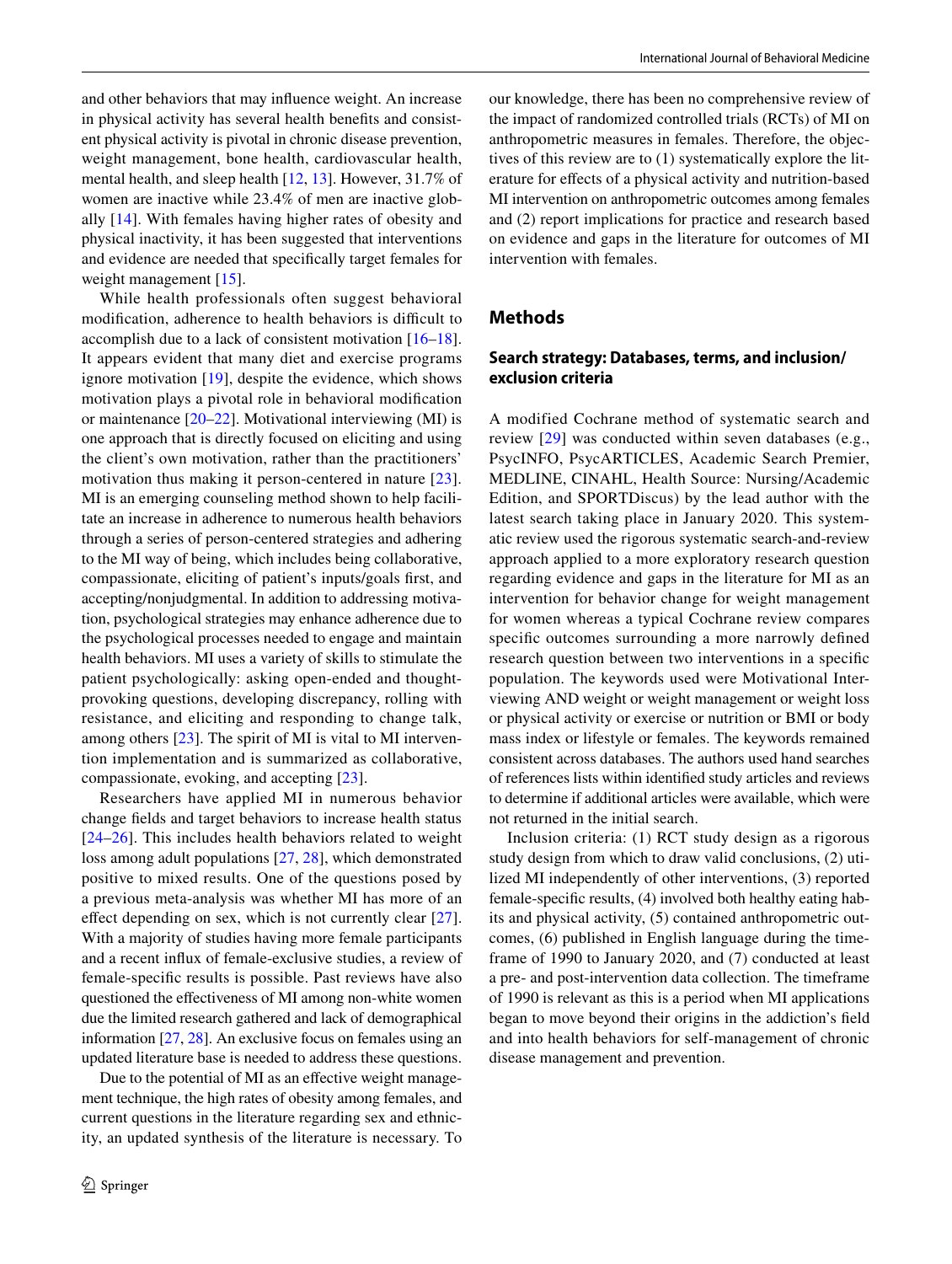### **Review tiers and data extraction**

The title and abstract review tier was conducted by one researcher; full-text review tier was conducted by three researchers with discussion to consensus for disagreements about retain/reject decisions for study articles. Each of the fnal retained study details were entered into a data extraction tool that was tailored to this project for efficient extraction, organization, and report of study characteristics. Information on participants, study duration, MI sessions, MI delivery, control group, anthropometric outcomes, and secondary outcomes were extracted.

### **Assessment of methodological quality**

It is vital to assess the methodological quality of retained articles in a review since rigor plays an important role in the validity implications of conclusions drawn from results. All the retained articles in this review were next assessed for methodological quality using the Cochrane Risk of Bias tool [\[29\]](#page-12-21). This method involves evaluation of each article study design and methods across fve domains of bias risk (e.g., selection bias, performance bias, attrition bias, reporting bias, and detection bias). Each article was independently evaluated for each domain and for a designation of either a "high risk," "low risk," or an "unclear risk" (when scarce information was available or reported within the article and a bias risk decision could not be directly achieved).

### **Data analysis**

Meta-analyses were completed for each primary outcome (weight and BMI) using the "metafor" package in R Studio [\[30\]](#page-12-22). Following data extraction, standardized mean change scores using raw score standardization (SMCR) was used to compute Hedge's *g* efect size estimates and the 95% confdence interval for each group via the "escalc" function. Next, the effect sizes were pooled via a random-effects model using the "rma" function and visualized using the "forest" function to assess the impact of the interventions on anthropometrics across all studies. Average efects of the intervention and control were compared using an independent-samples *t* test to compare effect sizes between intervention and control groups. Lastly, linear regressions were used to assess the infuence of dosage (in min), study length (in weeks), and the number of sessions on intervention effects. Heterogeneity was assessed via the Cochrane's  $Q$  and  $I^2$ statistic. Potential publication bias was assessed using the Egger's regression test [[31](#page-12-23)]. If the Egger's regression test indicated that potential publication bias was present, a trimand-fll analysis was used in place of the traditional random-effects model [\[32](#page-12-24)–[34\]](#page-12-25). All analyses were conducted using RStudio (RStudio Inc, Version 1.2.5033) running R software (R Foundation, version 3.5.3), and signifcance was set to  $p < 0.05$  for all analyses.

### **Results**

The initial search of databases yielded 3284 citations; fve additional studies were located manually for a total initial pool of 3289 articles. See Fig. [1,](#page-3-0) the PRISMA trial fow diagram, which describes results for each search and review tier, with reasons for rejection. After removing duplicates, 2170 studies were identifed for initial review of titles and abstracts. This led to an exclusion of 2088 articles. For the next review tier, 82 full-text articles were reviewed with 71 excluded due to non-sex-separated data (44), no anthropometric measurements (21), combined methods (4), and being non-RCT (2). 9 RCT articles that yielded 10 intervention arms were retained that used MI as a lifestyle behavior intervention for adult females. Agreement between reviewers on the full-text review was assessed using Cohen's kappa statistic  $(k)$ , inter-rater reliability  $[35]$  $[35]$ . The level of agreement was at .87, which represents a strong level of agreement [[36](#page-12-27)]. A summary of retained study characteristics and outcomes is provided in Table [1.](#page-4-0)

### **Types of studies and intervention designs**

As per the inclusion criteria, all retained studies were RCTs. The 10 retained intervention groups were heterogeneous in that they included study designs that varied in duration, type and number of intervention contacts, type of practitioner delivering the intervention, and age of participant. All retained studies had MI as the only intervention or an addition to another form of intervention that matches the control group. The method of MI delivery varied. Most interventions were provided solely or collaboratively by psychologists  $(n = 7)$ , a team of multidisciplinary providers (ex. dietitian, physiologists, clinical psychologist, nutritionist, nurse)  $(n = 2)$  or a diabetes educator/diabetes care and education specialist  $(n = 1)$ . The number of sessions and duration of study protocols ranged from 2 to 10 sessions over a course of time ranging from 2 to 12 months. All studies included BMI or weight change as a primary outcome. Many other studies included other anthropometric measurements and other intermediate outcomes (i.e., nutritional behaviors, attendance at intervention sessions, and adherence to goals, among others).

### **Description of control groups**

All 10 intervention arms utilized a control group. Three of 10 arms utilized attention control groups that focused on education [\[37,](#page-12-28) [43,](#page-12-29) [45](#page-12-30)]. Another three intervention arms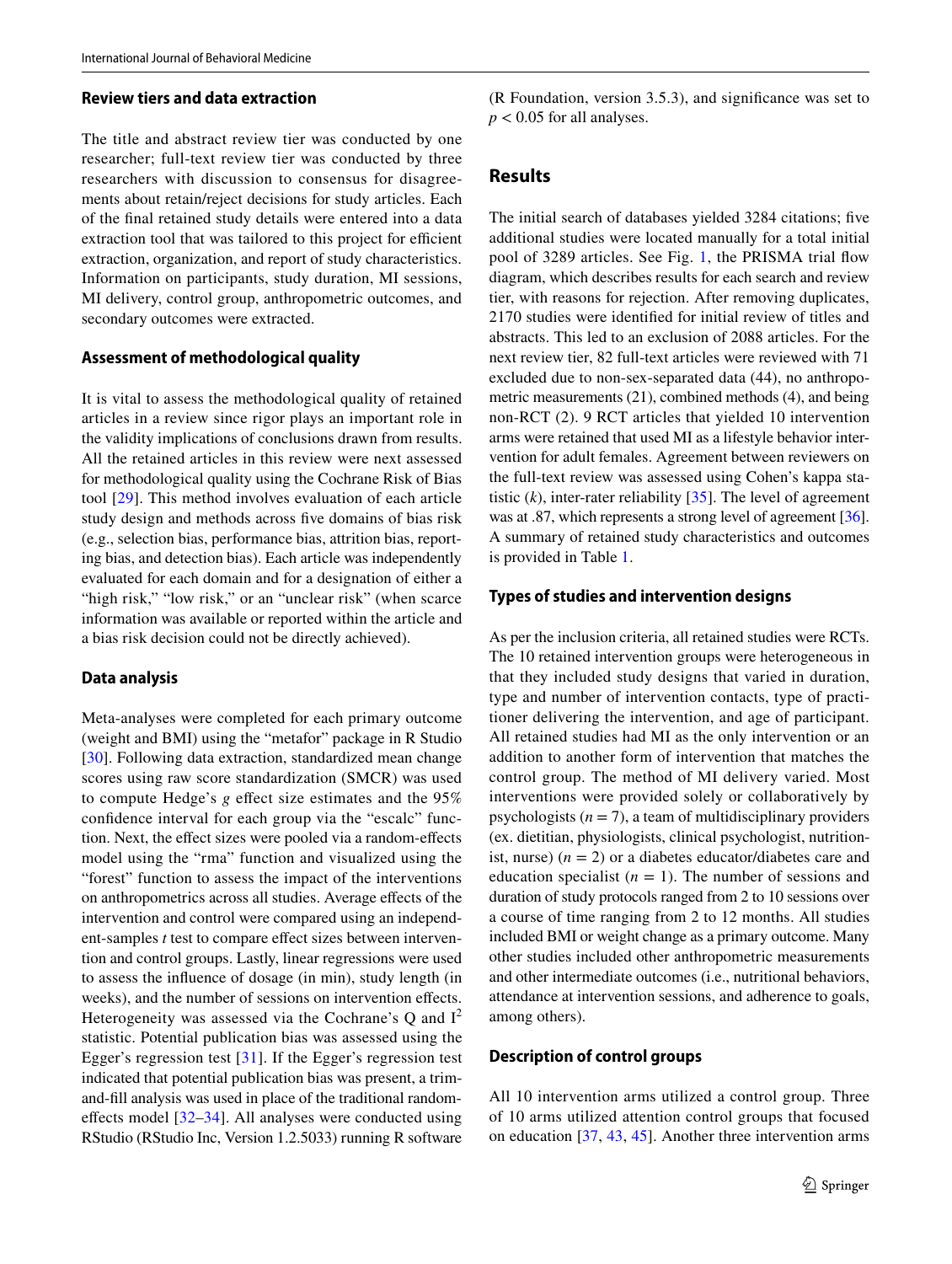

<span id="page-3-0"></span>Fig. 1 PRISMA trial flow diagram

utilized extensive education as the control, almost matching the intervention group with 240 min compared with 300 min of MI [[38](#page-12-31), [39\]](#page-12-32). In one intervention, both the control and intervention groups received a 16-session, standard weight loss program [\[42](#page-12-33)]. In addition to this, the intervention group received MI sessions whereas the control received no additional contact. In another study, the control received one educational session compared with fve MI sessions in the intervention group [\[41](#page-12-34)]. Reinhardt and colleagues described their control as usual care with no additional details [[40](#page-12-35)].

<sup>2</sup> Springer

Williams et al. reported that the control group received written educational material on three separate occasions compared with four sessions of MI in the intervention group [[45\]](#page-12-30).

### **Description of sample participants**

The age in the studies ranged from 33 to 62. Sample sizes varied across studies ranging from 22 to 327 females. Three studies (four intervention groups) were conducted in Iran,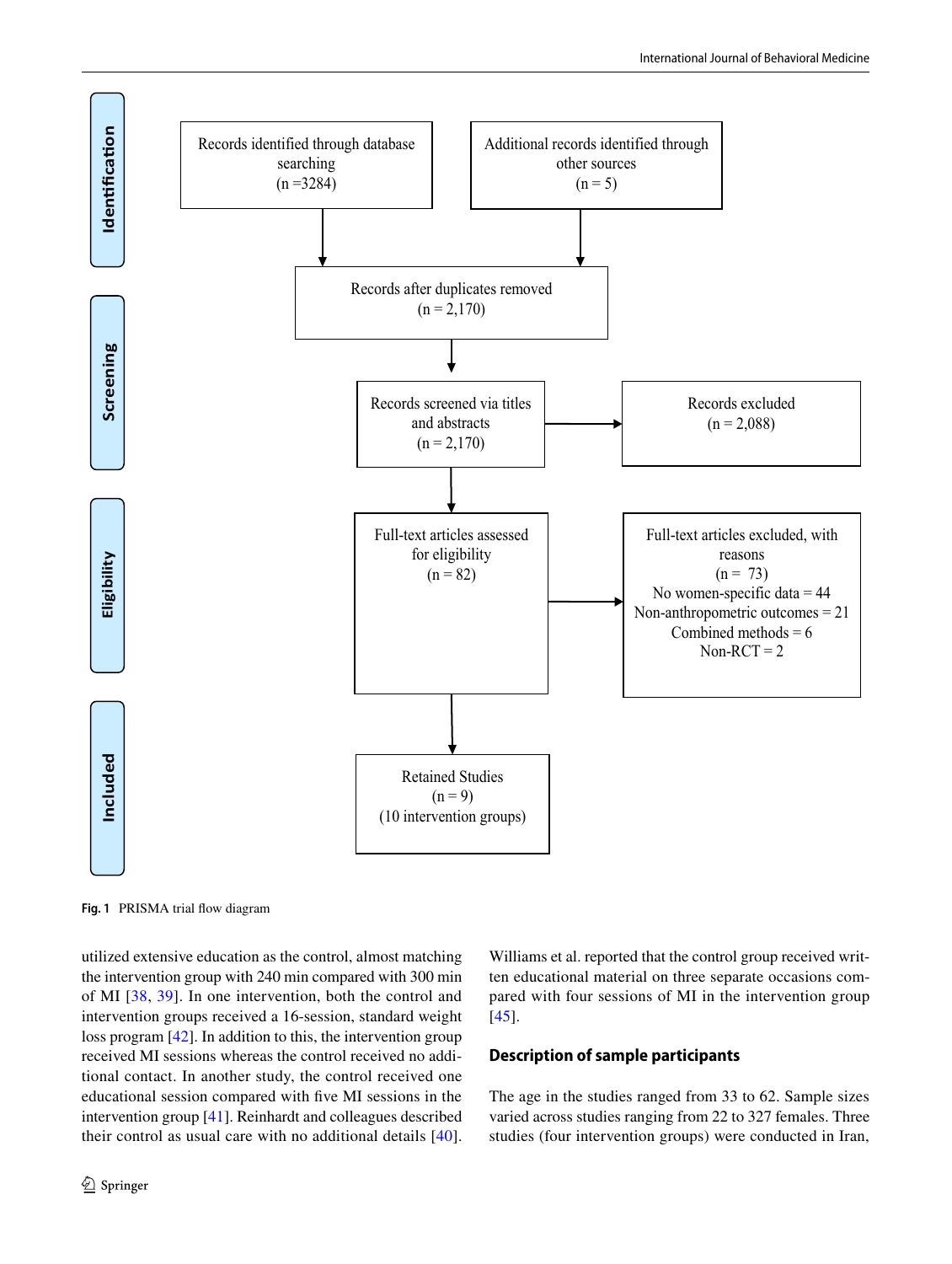<span id="page-4-0"></span>

| Source                                                   | Sample size     | Study length | Sample description                                                                                                                                                   | Intervention and control description                                                                                                                                                                                                                                                                                                                                                                                                | Results                                                                                                                                                                                                                                                                                      |
|----------------------------------------------------------|-----------------|--------------|----------------------------------------------------------------------------------------------------------------------------------------------------------------------|-------------------------------------------------------------------------------------------------------------------------------------------------------------------------------------------------------------------------------------------------------------------------------------------------------------------------------------------------------------------------------------------------------------------------------------|----------------------------------------------------------------------------------------------------------------------------------------------------------------------------------------------------------------------------------------------------------------------------------------------|
| Befort et al., 2008 [37]                                 | 33              | 16 weeks     | 100% African American<br>$M$ Age = 44.3 $\pm$ 11.6<br>$M$ BMI = 39.8 $\pm$ 6.4                                                                                       | sessions occurred at weeks 0 (in-person), 3 (by<br>program (90-min weekly sessions in groups of<br>phone), 8 (in-person), and 13 (by phone) for<br>Both groups received a diabetes prevention<br>I: Doctoral clinical psychology student, MI<br>C: HE, attention control<br>12-14 participants)<br>30 min each                                                                                                                      | intake/percent calories from fat, increase F/V<br>SC: Wt decrease within I, reduction in energy<br>NS: Wt, PA compared to C<br>consumption within I                                                                                                                                          |
| Mirkarimi et al.,<br>2015<br>[38]                        | 100             | 2 months     | Conducted among Iranian sample<br>$M$ Age = 38.45 $\pm$ 9.49<br>$M$ BMI = 28.7 $\pm$ 2                                                                               | 2 weeks (45 min-1 h per week) by a nutrition-<br>I: Psychologist, 5 sessions of MI (45-60 min)<br>C: HE covering PA and diet, 4 sessions in<br>over 2 weeks<br>ist                                                                                                                                                                                                                                                                  | NS: PMT construct scores of rewards and cost<br>self-efficacy, and response efficacy increase<br>SC: Wt, BMI decrease compared to C, PMT<br>construct scores: susceptibility, severity,<br>compared to C<br>compared to C                                                                    |
| 2015 Intention Group <sup>[38]</sup><br>Mirkarimi et al. | 100             | 2 months     | Conducted among Iranian sample<br>$M$ Age = 38.45 $\pm$ 9.49<br>$M$ BMI = 28.7 $\pm$ 2                                                                               | over 2 weeks alongside a timeline to complete<br>2 weeks (45-60 min per week) by a nutrition-<br>1: Psychologist, 5 sessions of MI (45-60 min)<br>C: HE covering PA and diet, 4 sessions in<br>objectives<br>ist                                                                                                                                                                                                                    | without intention group, PMT construct scores:<br>NS: PMT construct scores: rewards, cost com-<br>SC: Wt, BMI decreased compared C and MI<br>response efficacy increase compared to C<br>susceptibility, severity, self-efficacy, and<br>pared to C                                          |
| Mirkarimi et al.,<br>2017 [39]                           | 100             | 6 months     | Conducted among Iranian sample<br>$M$ Age = 39.9 $\pm$ 9.1 for I<br>$= 36.3 \pm 8.9$ for C<br>$M$ BMI = 28.56 $\pm$ 1.76<br>$M$ Ag                                   | C: HE focusing on nutrition group (4 sessions,<br>1: Psychologist, 5 MI sessions (2 h per session<br>2 h per session during 2 weeks)<br>for 2 weeks)                                                                                                                                                                                                                                                                                | pressure, physical discomfort, food accessibility,<br>positive and entertainment activities increase<br>compared with C, negative emotion decrease<br>SC: BMI decrease compared to C, Wt efficacy<br>lifestyle and all sub-scales including social<br>compared with C                        |
| Reinhardt et al.,<br>2012<br>[40]                        | $\overline{31}$ | 5 months     | $M$ BMI = 28.5 $\pm$ 4.9 for C<br>$M$ BMI = 29.2 $\pm$ 6.2 for I<br>Conducted in Australia<br>$M$ Age = 32.9 $\pm$ 4.9                                               | 10 phone-based sessions at prearranged times<br>I: 2 diabetes educators, participants received<br>weekly for 5 weeks, monthly for 5 months.<br>Session duration lasted 10 to 30 min<br>C: Usual care (no other details)                                                                                                                                                                                                             | intake, glycemic load compared to C, increase<br>decrease total fat intake, total carbohydrate<br>SC: BMI, Wt, WC decrease compared to C,<br>leisure PA compared with C                                                                                                                      |
| Saffari et al., 2014<br>[41]                             | 327             | 12 months    | Conducted among Iranian sample<br>$M$ BMI = 35.09 $\pm$ 5.29 for C<br>$M$ BMI = 35.11 $\pm$ 6.11 for I<br>$M$ Age = 33.99 ± 6.49 for C<br>M Age = 34.62 ± 5.63 for I | assistance of a nutritionist in the health centers<br>nutritionist, Initial education session followed<br>C: 1 education session low-calorie and low-fat<br>I: Health psychologist with the assistance of a<br>by MI sessions consisted of 5, 60-min face-<br>to-face sessions in the health centers at 1st<br>diet, PA, by a health psychologist with the<br>(baseline), 3rd, 6th, 9th, and 12th months<br>to all the participants | intake, and meat consumption compared with C<br>consumption, total/saturated fat intake, caloric<br>blood pressure, glucose, lipids, carbohydrate<br>products, F/V compared with C, decrease in<br>in consumption of dietary fiber, whole grain<br>SC: Wt, BMI decrease compared C, increase |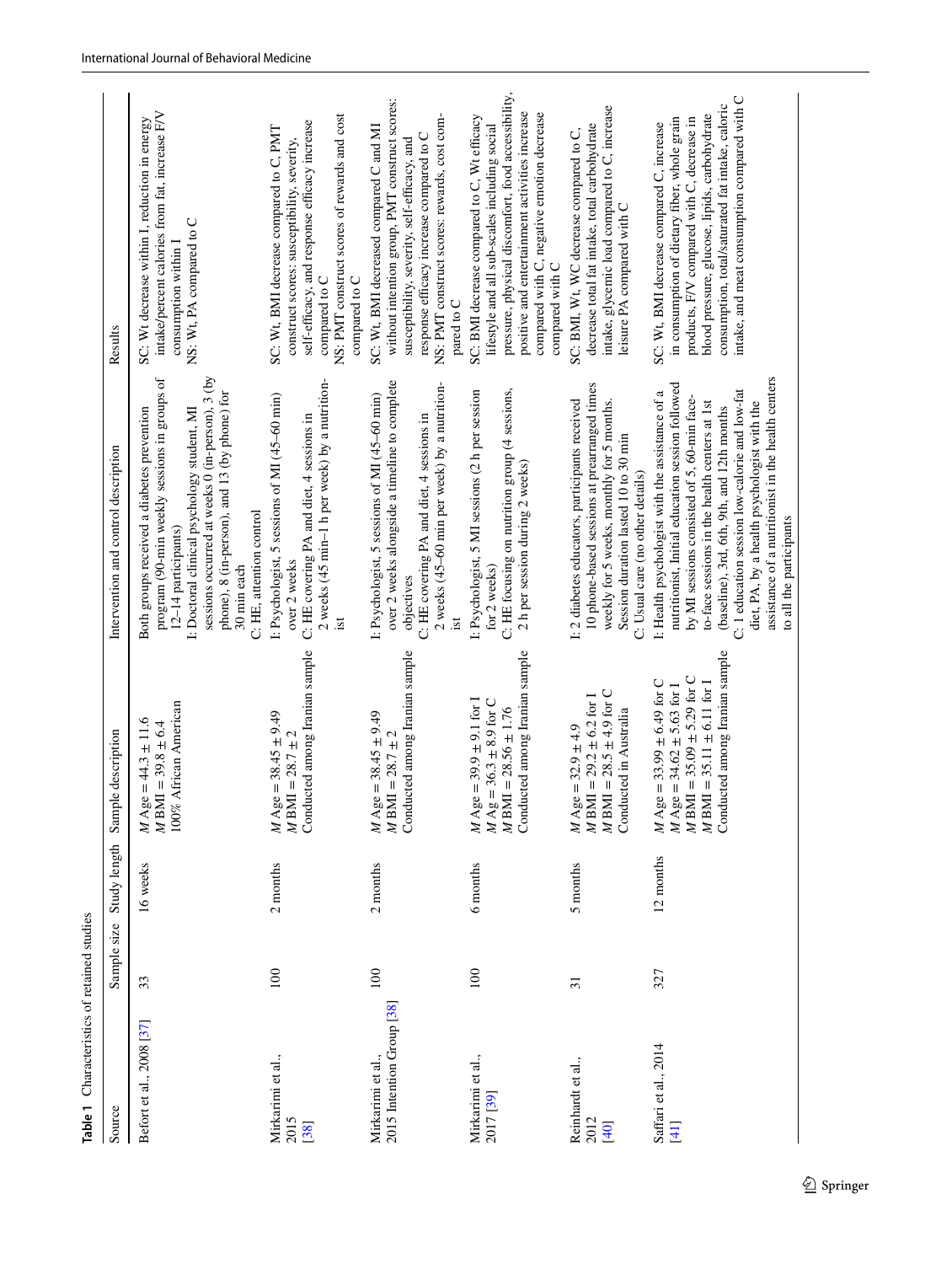| Source                                 | Sample size     | Study length | ple description<br>Samp                                                                                                                | Intervention and control description                                                                                                                                                                                                                                                                                                                        | Results                                                                                                                                                                                                                                                                                                   |
|----------------------------------------|-----------------|--------------|----------------------------------------------------------------------------------------------------------------------------------------|-------------------------------------------------------------------------------------------------------------------------------------------------------------------------------------------------------------------------------------------------------------------------------------------------------------------------------------------------------------|-----------------------------------------------------------------------------------------------------------------------------------------------------------------------------------------------------------------------------------------------------------------------------------------------------------|
| Smith et al., 1997<br>[42]             | $\overline{16}$ | 4 months     | African American<br>$M$ BMI = 34.7 $\pm$ 4.9<br>$M$ Age = 62.4 $\pm$ 7.0<br>$41\%$                                                     | C: 16 session standard behavioral wt control, no<br>I: Psychologists, 16 session standard behavioral<br>wt control, Addition of 3 individual MI ses-<br>sions (1 at the beginning and 2 at week 8)<br>additional contact                                                                                                                                    | blood glucose compared C, increased glucose<br>group meetings, more food diaries, recorded<br>SC: Wt loss within I, increased attendance to<br>NS: Wt loss compared to C<br>control compared with C                                                                                                       |
| Webber et al., 2010<br>$[43]$          | $\overline{70}$ | 4 months     | M Age = 47.9 ± 10.8 for C<br>M Age = 49.5 ± 10.4 I<br>M BMI = 32.1 ± 3.6 for C<br><i>M</i> BMI = 31.9 $\pm$ 3.9 for I<br>91% Caucasian | I: Dietitian, received access to the study website<br>Both groups received a separate face-to-face 2-h<br>60-min standard education session at 4 weeks<br>wt loss session at the beginning of the study<br>C: Received access to the study website and a<br>and a 60-min MI session at 4 weeks<br>led by a dietitian trained in MI<br>for attention control | Autonomous motivation maintenance compared<br>NS: Wt, WC, and body fat %, PA, caloric intake,<br>fat intake, website visits, diaries completed,<br>SC: Wt, WC, body fat % decreased within I,<br>message board posts all compared with C<br>with C                                                        |
| West et al., 2007<br>$\left[44\right]$ | 217             | 18 months    | African American<br>$M$ BMI = 36.5 $\pm$ 5.5<br>$M$ Age = 53 $\pm$ 10<br>38%                                                           | sessions at baseline, 3, 6, 9, and 12 months.<br>C: Individual HE sessions, attention control<br>I: Clinical psychologists, 5 individual MI<br>Sessions lasted 45 min                                                                                                                                                                                       | attendance at group sessions compared to C at 6<br>SC: Wt at 6, 12, 18 months compared to C, A1C<br>decrease at 6 months compared to C, increase<br>in engagement to behavioral wt management<br>program at 6, 12, 18 months compared to C,<br>NC: AIC at 12 and 18 months compared to C<br>and 12 months |
| Williams et al.,<br>2014<br>[45]       | $\overline{40}$ | 12 months    | 84.9% born in Australia<br>$M$ BMI = 25.1 $\pm$ 2.4<br>$M$ Age = 47.3 $\pm$ 1.8                                                        | C: Written information self-directed intervention<br>$tan = 4$ sessions over 12 months, 60 min each<br>tion regarding current status, and assessment<br>(wt management booklets, baseline informa-<br>I: Exercise physiologist = 1 session, Dieti-<br>materials) within 1 month after baseline,<br>3-month, and 12-month appt                               | NS: Body fat %, Lean mass %, Goal achievement<br>LDL, HDL, glucose, systolic blood pressure all<br>compared to C, total cholesterol, triglycerides,<br>SC: Wt, WC decrease compared to C, Diastolic<br>blood pressure decrease compared to C<br>compared to C                                             |

BMI body mass index, C control, F/V fruit and vegetable, GDM gestational diabetes mellitus, HE health education, I intervention group, MI motivational interviewing, NIDDM non-insulin-<br>dependent diabetes mellitus, NS not st dependent diabetes mellitus, NS not statistically significant, PA physical activity, PMT protection motivation theory, SC statistically significant changes (p < 0.05), SDI self-directed intervention, BMI body mass index, C control, F/V fruit and vegetable, GDM gestational diabetes mellitus, HE health education, I intervention group, MI motivational interviewing, NIDDM non-insulin-WC waist circumference, Wt weight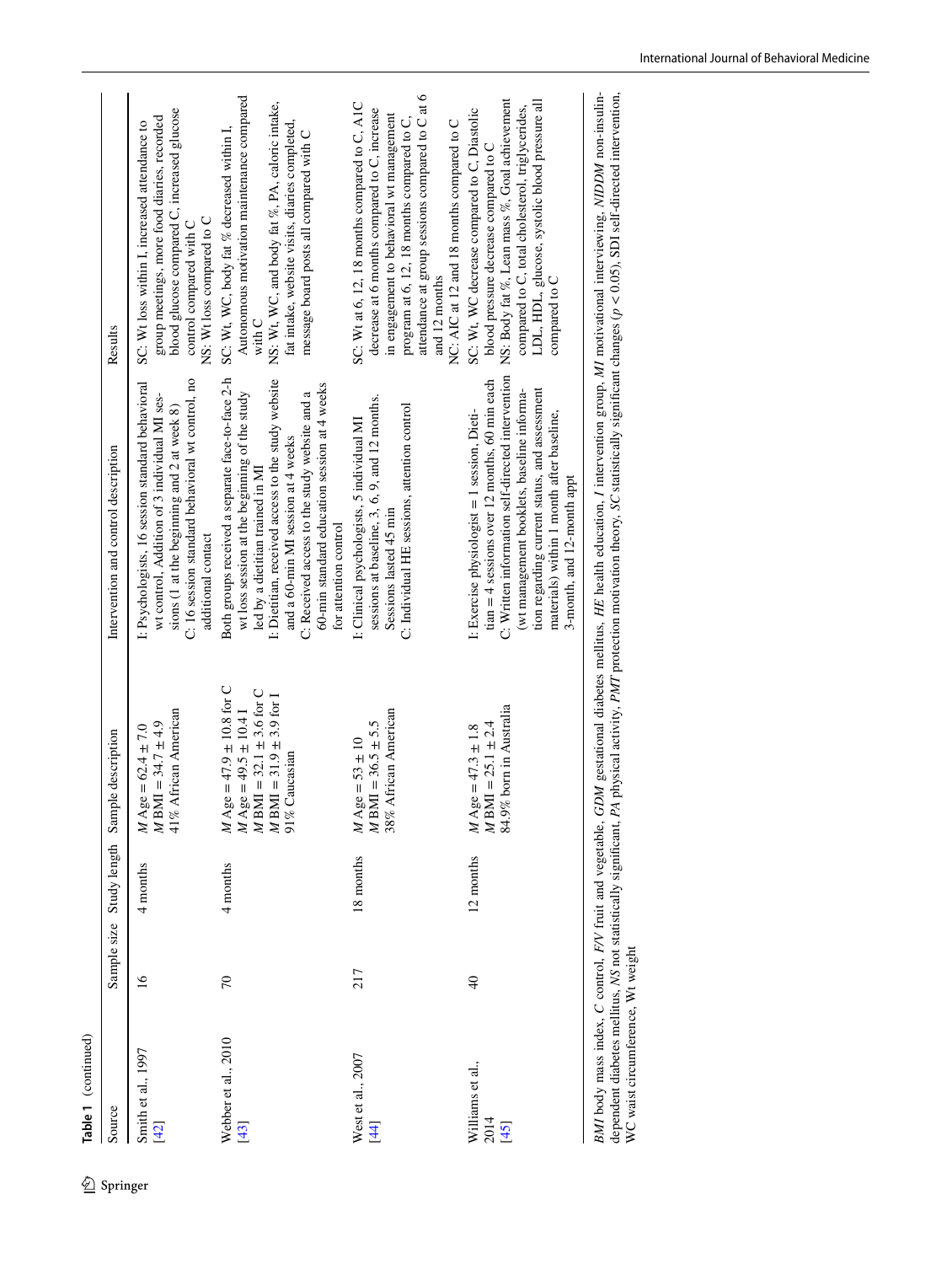and although race information was not reported, it was likely that most participants were of Middle Eastern descent [\[38,](#page-12-31) [39,](#page-12-32) [41\]](#page-12-34). Other studies that reported race information included subjects who were majority Caucasian other than the research from Befort and colleagues whom had an African American sample [[37\]](#page-12-28). Most studies reported an inclusion criterion of overweight/obese females. 1,034 participants were included in the 10 intervention arms. There were 507 participants who underwent a MI intervention and 527 control comparator participants.

### **Efect of MI on body weight**

Six of the nine intervention groups that measured weight demonstrated statistically signifcant results in weight loss compared with a control group [\[38](#page-12-31)[–41,](#page-12-34) [44](#page-12-36), [45\]](#page-12-30). The other intervention groups demonstrated statistically signifcant weight decreases within the intervention group pre to post but not compared with control, meaning all MI intervention groups lost a signifcant amount of weight [\[37](#page-12-28), [42](#page-12-33), [43](#page-12-29)]. The mean change in weight (kg) among the intervention groups was  $-2.86$  compared with that of  $-1.5$  respective to the control groups with a difference of  $-1.36$ , provided by the information in Table [2](#page-6-0). Seven eligible studies, including eight intervention groups, were included in the meta-analysis for weight. No signifcant publication bias was observed in the intervention groups ( $z = 0.72$ ,  $p = 0.47$ ) or control groups  $(z = -0.74, p = 0.46)$  that measured weight. The pooled efect size of MI on change in body mass (kg) was 0.19 (95% CI 0.13, 0.26; *p* < 0.001), indicating a signifcant decrease as depicted in Fig. [2](#page-7-0). The pooled efect size for the respective control groups was  $0.10$  (95% CI – 0.00, 0.20;  $p = 0.06$ ), indicating no significant change as depicted in Fig. [3.](#page-7-1) However, high heterogeneity was present for both intervention  $Q(7) = 95.1965$ ,  $p < 0.0001$  ( $I^2 = 93.13\%$ ) and control effects  $Q(7) = 107.4774$ ,  $p < 0.0001$  ( $I^2 = 97.18\%$ ). Additionally, the difference between the intervention and control effects across studies was not significant,  $t(11.65) = 1.54, p = 0.15$ . It is important to note that the power for this analysis (utilizing G\*Power3) was very low at 0.10, indicating more studies are needed to detect a difer-ence [\[46](#page-13-0)]. Lastly, dosage (in min)  $(F(1,6) = 0.17, p = 0.69)$ , study length (in weeks)  $(F(1,6) = 1.01, p = 0.35)$ , and number of sessions  $(F(1,6) = 4.31, p = 0.08)$  did not significantly infuence changes in weight.

<span id="page-6-0"></span>**Table 2** Primary outcomes

| Study                                                          | Outcome     | Intervention              |                           |               | Control                    |                                         |              |
|----------------------------------------------------------------|-------------|---------------------------|---------------------------|---------------|----------------------------|-----------------------------------------|--------------|
|                                                                |             | Pre(SD)                   | Post (SD)                 | Change $(SD)$ | Pre(SD)                    | Post $(SD)$                             | Change (SD)  |
| Befort et al., 2008 [37]                                       | Weight (kg) | $101.3(22.8)$ 98.6 (24.8) |                           | $-2.6(4.2)$   |                            | $109.9(18.5)$ $106.7(18.1)$ $-3.2(5.7)$ |              |
| Mirkarimi et al<br>2015 [38]                                   | Weight      |                           | 74.25 (6.95) 72.50 (6.40) | $-1.75$ (NR)  |                            | $75.91(6.05)$ $75.70(6.10)$ $-0.21(NR)$ |              |
| Mirkarimi et al., 2015 (intention group)<br>$\lceil 38 \rceil$ | Weight      |                           | 77.33 (6.89) 76.74 (6.85) | $-0.59$ (NR)  |                            | $75.91(6.05)$ $75.70(6.10)$ $-0.21(NR)$ |              |
| Reinhardt et al.,<br>2012 [40]                                 | Weight      | 75.3 (17.7)               | 74.1 (16.3)               | $-1.2$ (NR)   | 75.9(13.5)                 | 79.2 (13.5)                             | $3.3$ (NR)   |
| Saffari et al., 2014 [41]                                      | Weight      | 80.96(15)                 | 77.82 (14.94)             | $-3.14$ (NR)  | 81.77 (9.86)               | 80.35 (9.93)                            | $-1.42$ (NR) |
| Smith et al., 1997 <sup>b</sup> [42]                           | Weight      | NR.                       | NR.                       | $-5.5(3.9)$   | NR.                        | NR.                                     | $-4.5(2.2)$  |
| Webber et al., $2010^a$ [43]                                   | Weight      | 84.2 (12.1)               | 80.3 (NR)                 | $-3.9(3.4)$   | 84.3 (12.3)                | 80.9 (NR)                               | $-3.4(3.6)$  |
| West et al., 2007 (12 months) <sup>a</sup> [44]                | Weight      | 97(17)                    | <b>NR</b>                 | $-4.8(0.59)$  | 97(15)                     | <b>NR</b>                               | $-2.7(0.62)$ |
| Williams et al., 2014<br>[45]                                  | Weight      | 67.8(8.9)                 | 65.6(8.5)                 | $-2.6$ (NR)   | 68.6(6.7)                  | 67.4(6.7)                               | $-1.2$ (NR)  |
| Befort et al., 2008 [37]                                       | BMI         | 37.9(6.7)                 | 36.9(7.4)                 | $-1(1.5)$     | 40.7(5.9)                  | 39.6(6.2)                               | $-1.1(2)$    |
| Mirkarimi et al.,<br>2015 [38]                                 | BMI         | 28.25 (2.22)              | 27.58(2.11)               | $-0.67$ (NR)  | 28.84 (1.59)               | 28.85 (1.53)                            | $0.1$ (NR)   |
| Mirkarimi et al., 2015 (intention group)<br>$\lceil 38 \rceil$ | BMI         | $29.01(2.09)$ 28 (2.04)   |                           | $-1.01$ (NR)  |                            | 28.84 (1.59) 28.85 (1.53) 0.1 (NR)      |              |
| Mirkarimi et al., 2017 [39]                                    | BMI         | 29.2(6.2)                 | 28(5.7)                   | $-1.2$ (NR)   | 28.5(4.9)                  | 29.6(5.2)                               | $1.1$ (NR)   |
| Reinhardt et al.,<br>2012 [40]                                 | BMI         | 28.25 (2.21)              | 26.35(2.17)               | $-1.72$ (NR)  | 28.84 (1.59)               | 28.68 (2.53)                            | $-0.16$ (NR) |
| Saffari et al., 2014 [41]                                      | BMI         | 35.11 (6.11)              | 31.05(6.39)               | $-4.06$ (NR)  | $35.09(5.29)$ $33.3(5.26)$ |                                         | $-1.79$ (NR) |

*BMI* body mass index, *NR* not reported, *SD* standard deviation

a Imputed standard deviation from standard error

<sup>b</sup>Not included in meta-analysis due to lack of data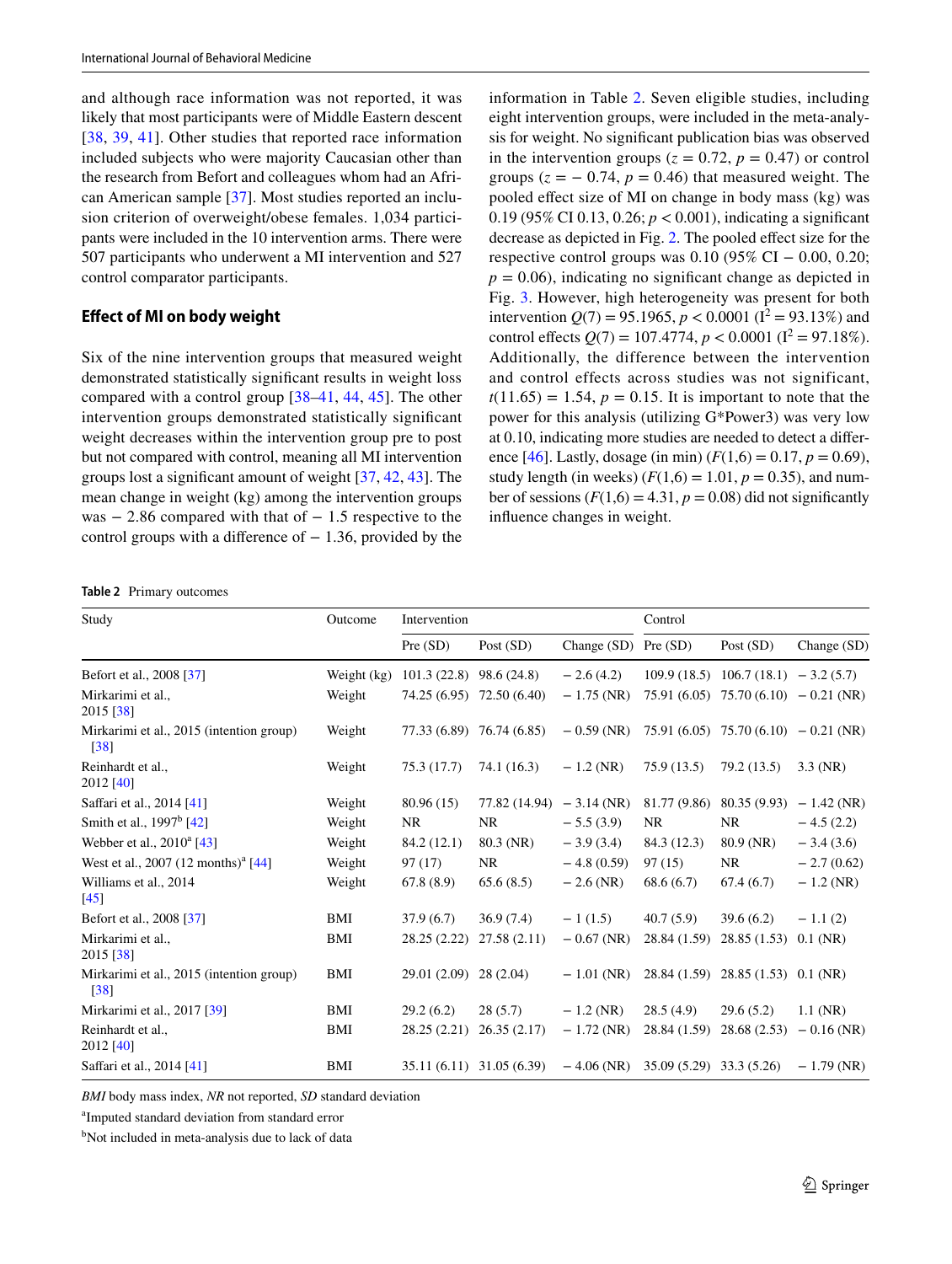#### <span id="page-7-0"></span>**Fig. 2** Weight change intervention

| Weight (kg) - Intervention Groups                    |                                 |    |                                                                                                                                                                                                                                                           |
|------------------------------------------------------|---------------------------------|----|-----------------------------------------------------------------------------------------------------------------------------------------------------------------------------------------------------------------------------------------------------------|
|                                                      | Weight                          | ES | 95% CI                                                                                                                                                                                                                                                    |
| $\overline{\phantom{a}}$<br>$\overline{\phantom{a}}$ |                                 |    |                                                                                                                                                                                                                                                           |
|                                                      |                                 |    |                                                                                                                                                                                                                                                           |
|                                                      |                                 |    |                                                                                                                                                                                                                                                           |
| 0<br>Standardized Mean Change                        |                                 |    |                                                                                                                                                                                                                                                           |
|                                                      | $-$<br>0.4<br>0.2<br>0.3<br>0.1 |    | 12.06% 0.11 [0.04, 0.18]<br>12.58% 0.25 [0.19, 0.30]<br>13.41% 0.08 [0.05, 0.12]<br>12.55% 0.06 [0.01, 0.12]<br>13.54% 0.21 [0.18, 0.24]<br>11.37% 0.31 [0.23, 0.40]<br>13.13% 0.28 [0.24, 0.32]<br>11.36% 0.24 [0.16, 0.32]<br>100.00% 0.19 [0.13, 0.26] |

#### <span id="page-7-1"></span>**Fig. 3** Weight change control

|                                           | Weight (kg) - Control Groups        |        |                             |
|-------------------------------------------|-------------------------------------|--------|-----------------------------|
| Author, Year                              |                                     | Weight | ES<br>95% CI                |
| Befort et al., 2009                       |                                     |        | 12.14% 0.17 [0.08, 0.25]    |
| Mirkarimi et al., 2015                    | ਚ⊢                                  |        | 12.95% 0.03 [-0.01, 0.07]   |
| Mirkarimi et al., (intention group), 2015 | ÷۳                                  |        | 12.95% 0.03 [-0.01, 0.07]   |
| Reinhardt et al., 2012                    |                                     |        | 11.53% -0.23 [-0.34, -0.13] |
| Saffari et al., 2014                      |                                     |        | 13.10% 0.14 [0.12, 0.17]    |
| Webber et al., 2010                       | --                                  |        | 12.26% 0.27 [0.19, 0.35]    |
| West et al., 2007                         | ⊶                                   |        | 13.00% 0.18 [0.14, 0.21]    |
| Williams et al., 2014                     | $\overline{\phantom{0}}$            |        | 12.06% 0.17 [0.08, 0.26]    |
| <b>RE</b> Model                           |                                     |        | 100.00% 0.10 [-0.00, 0.20]  |
|                                           |                                     |        |                             |
|                                           | 0.4<br>$-0.2$<br>$-0.4$<br>0.2<br>0 |        |                             |
|                                           | Standardized Mean Change            |        |                             |

### **Efect of MI on BMI**

Five out of the six intervention arms that measured BMI reported statistically signifcantly lower BMI for the intervention group compared with the control group at posttesting [[38](#page-12-31)[–41\]](#page-12-34). The study that did not report statistically signifcant results for intervention compared with control (health education) did show a statistically signifcant BMI reduction within the intervention group from pre-to-post intervention [[37\]](#page-12-28) meaning all MI groups demonstrated significant BMI decline. The mean change in BMI  $(kg/m<sup>2</sup>)$ among the intervention groups was  $-1.54$  compared with that of  $-0.32$  respective to the control groups with a difference of − 1.22, provided by the information in Table [2](#page-6-0). All 5 studies, including 6 intervention groups, were included in the meta-analysis for BMI. While no signifcant publication bias was observed in the control groups  $(z = -1.00,$  $p = 0.32$ ), Egger's test did indicate possible publication bias for the intervention groups ( $z = 2.64$ ,  $p = 0.01$ ) measuring BMI. Therefore, a trim-and-fll analysis was used in place of the traditional random-efects model for the intervention groups; however, no filled studies were added ( $SE = 1.77$ ), no change was observed in the efect size, and no signifcant changes were observed in the heterogeneity statistics.

The pooled efect size of MI on change in BMI was 0.35 (95% CI 0.12, 0.58; *p* < 0.01), indicating a signifcant difference as depicted in Fig. [4](#page-8-0). The pooled efect size for the respective control groups was  $0.07$  (95% CI – 0.08, 0.22;  $p = 0.37$ ) indicating no significant difference as depicted in Fig. [5.](#page-8-1) However, high heterogeneity was present for both intervention  $Q(5) = 220.5674$ ,  $p < 0.0001$  ( $I^2 = 98.10\%$ ) and control effects  $Q(5) = 202.9125$ ,  $p < 0.0001$  ( $I^2 = 97.89\%$ ). Additionally, the difference between the intervention and control effects across studies was not significant,  $t(8.60) = 2.08$ ,  $p = 0.07$ . The power for this analysis was also very low at 0.06, once again indicating the sample size was too low to detect a diference. Lastly, study length (in weeks)  $(F(1,4) = 3.90, p = 0.12)$  and number of sessions  $(F(1,4) = 0.18, p = 0.69)$  did not significantly influence changes in BMI. The infuence of dosage (in minutes) on changes in BMI approached but did not reach signifcance  $(F(1,4) = 7.58, p = 0.05)$  and was in the expected, positive direction.

### **Secondary outcomes**

Numerous study results reported additional secondary outcomes. Three out of four studies reporting waist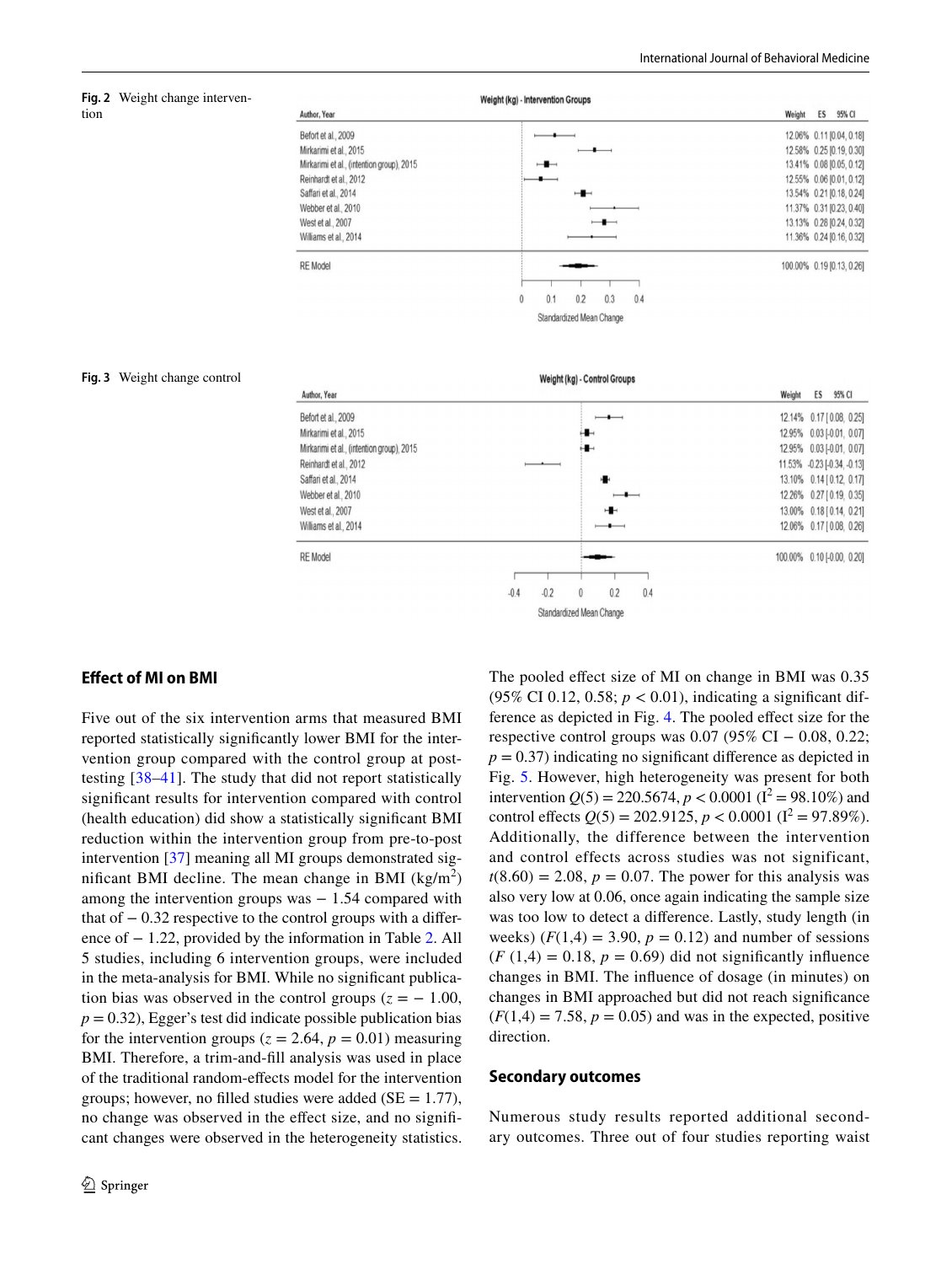#### <span id="page-8-0"></span>**Fig. 4** BMI change intervention

|                                               | <b>BMI - Intervention Groups</b>                     |                           |                                                      |
|-----------------------------------------------|------------------------------------------------------|---------------------------|------------------------------------------------------|
| Author, Year                                  |                                                      | Weight<br>ES              | 95% CI                                               |
| Befort et al., 2009<br>Mirkarimi et al., 2015 | $\overline{\phantom{a}}$<br>$\overline{\phantom{a}}$ |                           | 16.82% 0.14 [0.08, 0.21]<br>16.84% 0.30 [0.24, 0.36] |
| Mirkarimi et al., (intention group), 2015     | ٠                                                    |                           | 17.01% 0.08 [0.06, 0.11]                             |
| Mirkarimi et al., 2017                        |                                                      |                           | 15.84% 0.77 [0.62, 0.92]                             |
| Reinhardt et al., 2012                        | $\overline{\phantom{a}}$                             |                           | 16.75% 0.18 [0.11, 0.26]                             |
| Saffari et al., 2014                          | $\overline{\phantom{a}}$                             |                           | 16.74% 0.66 [0.59, 0.74]                             |
| <b>RE</b> Model                               |                                                      | 100.00% 0.35 [0.12, 0.58] |                                                      |
|                                               |                                                      |                           |                                                      |
|                                               | 0<br>0.2<br>0.4<br>0.6<br>0.8<br>1                   |                           |                                                      |
|                                               | Standardized Mean Change                             |                           |                                                      |

#### <span id="page-8-1"></span>**Fig. 5** BMI change control

|                                           |                  | mill and in all alamba   |        |                             |
|-------------------------------------------|------------------|--------------------------|--------|-----------------------------|
| Author, Year                              |                  |                          | Weight | 95% CI<br>ES                |
| Befort et al., 2009                       |                  |                          |        | 16.22% 0.18 [0.09, 0.27]    |
| Mirkarimi et al., 2015                    | ⊶                |                          |        | 17.00% -0.01 [-0.05, 0.04]  |
|                                           |                  | н                        |        |                             |
| Mirkarimi et al., (intention group), 2015 | н                |                          |        | 17.00% -0.01 [-0.05, 0.04]  |
| Mirkarimi et al., 2017                    |                  | ⊶                        |        | 16.95% 0.10 [0.05, 0.15]    |
| Reinhardt et al., 2012                    |                  |                          |        | 15.85% -0.21 [-0.32, -0.11] |
| Saffari et al., 2014                      |                  | +                        |        | 17.00% 0.34 [0.29, 0.38]    |
| <b>RE</b> Model                           |                  |                          |        | 100.00% 0.07 [-0.08, 0.21]  |
|                                           |                  |                          |        |                             |
|                                           | $-0.2$<br>$-0.4$ | 0<br>0.2<br>0.4          |        |                             |
|                                           |                  | Standardized Mean Change |        |                             |

**BML Control Groups** 

circumference found signifcant decreases compared with the control group [\[40](#page-12-35), [41,](#page-12-34) [45](#page-12-30)]. Webber et al. found that while there were no signifcant diferences between groups, the MI group signifcantly lowered waist circumference [[43\]](#page-12-29). Clinical outcomes included signifcant outcomes in blood pres-sure and A1C [\[42](#page-12-33), [44,](#page-12-36) [45](#page-12-30)]. Several studies reported improvements in nutritional aspects such as increased fruit/vegetable consumption, caloric intake, fat intake, and carbohydrate consumption [[37](#page-12-28), [40](#page-12-35), [41](#page-12-34)]. Some interventions reported psychological and motivational improvements as well, such as protection motivational theory constructs, autonomous motivation, and autonomous self-regulation [[39,](#page-12-32) [42\]](#page-12-33). Two studies demonstrated increases in adherence or attendance to weight management programs [[42](#page-12-33), [44](#page-12-36)].

### **Intervention fdelity and MI training**

Six intervention groups did state that the MI interventionist was trained [\[37,](#page-12-28) [38,](#page-12-31) [43–](#page-12-29)[45](#page-12-30)]. Two studies reported that the interventionist was experienced in MI [[40,](#page-12-35) [42](#page-12-33)]. In studies reporting training duration, this ranged from 2 to 5 days. Three studies implemented expert supervision during the study with feedback being provided to the interventionist delivering MI, as well as employing an intervention fdelity assessment plan, which included recording and scoring MI sessions for adherence to MI principles [[37](#page-12-28), [44,](#page-12-36) [45](#page-12-30)].

### **Risk of bias**

Table [3](#page-9-0) presents the methodological quality ratings of the 10 retained intervention arms. All studies were RCTs, which represents a consistent level of rigor among the body of work represented by the retained studies. With these interventions being randomized, a reduction in population bias and variance is present. Due to the nature of MI and behavioral interventions, blinding MI-trained professionals delivering MI cannot occur. All studies were free of major selective reporting and other biases. Allocation concealment was the domain most frequently rated as being unclear in risk level. Overall, the studies displayed a low risk of bias with these interventions displaying a high standard of methodological design.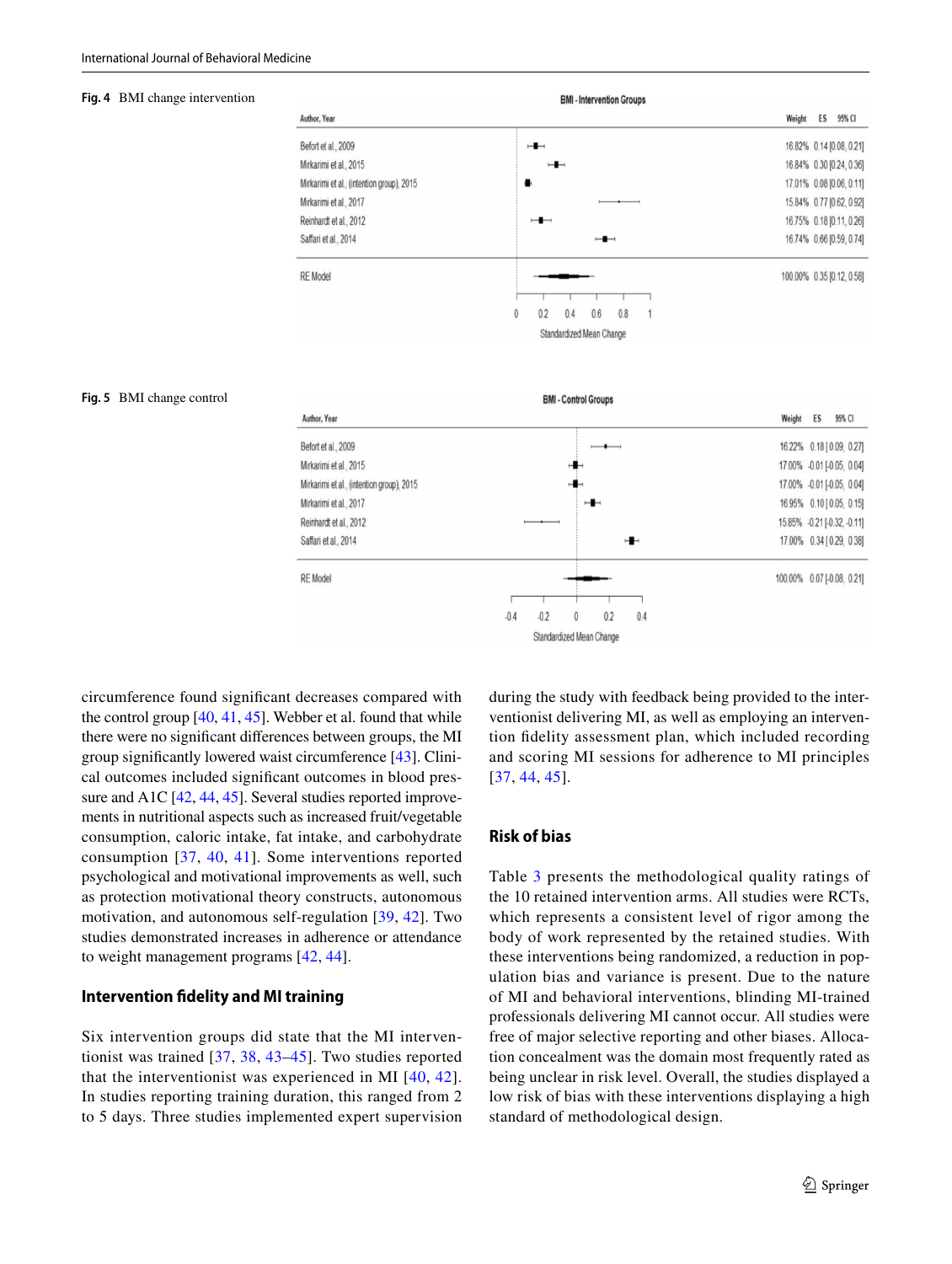| Source                                                  | Selection bias           |                             | Performance bias | <b>Attrition</b> bias | Reporting bias                                 | Detection bias               | Overall  |
|---------------------------------------------------------|--------------------------|-----------------------------|------------------|-----------------------|------------------------------------------------|------------------------------|----------|
|                                                         | Sequence genera-<br>tion | Allocation con-<br>cealment | <b>Blinding</b>  |                       | Incomplete data Free of selective<br>reporting | Other threats to<br>validity |          |
| Befort et al., 2008 Low risk<br>$\left[37\right]$       |                          | Low risk                    | Low risk         | Low risk              | Low risk                                       | Low risk                     | Low risk |
| Mirkarimi et al.,<br>2015 [38]                          | Low risk                 | Low risk                    | Low risk         | Low risk              | Low risk                                       | Low risk                     | Low risk |
| Mirkarimi et al<br>2015 (intention<br>$\rm{group}$ [38] | Low risk                 | Low risk                    | Low risk         | Low risk              | Low risk                                       | Low risk                     | Low risk |
| Mirkarimi et al<br>2017 [39]                            | Low risk                 | Unclear risk                | Low risk         | Low risk              | Low risk                                       | Low risk                     | Low risk |
| Reinhardt et al<br>2012 [40]                            | Low risk                 | Unclear risk                | Low risk         | Low risk              | Low risk                                       | Low risk                     | Low risk |
| Saffari et al<br>2014 [41]                              | Low risk                 | Unclear Risk                | Low risk         | Low risk              | Low risk                                       | Low risk                     | Low risk |
| Smith et al., 1997<br>$[42]$                            | Low risk                 | Unclear risk                | Low risk         | Low risk              | Low risk                                       | Low risk                     | Low risk |
| Webber et al.,<br>2010 [43]                             | Low risk                 | Unclear risk                | Low risk         | Low risk              | Low risk                                       | Low risk                     | Low risk |
| West et al., 2007<br>$[44]$                             | Low risk                 | Low risk                    | Low risk         | Low risk              | Low risk                                       | Low risk                     | Low risk |
| Williams et al.,<br>$2014$ [45]                         | Low risk                 | Unclear risk                | Low risk         | Low risk              | Low risk                                       | Low risk                     | Low risk |

<span id="page-9-0"></span>**Table 3** Assessment of methodological quality using Cochrane risk of bias tool

# **Discussion**

The purpose of this systematic review was to synthesize the current literature examining the use of MI and its impact on anthropometric measures among adult females. The results suggest that MI interventions provide positive anthropometric outcomes among females with six of the nine (67%) [[38–](#page-12-31)[41,](#page-12-34) [44](#page-12-36), [45\]](#page-12-30) intervention groups showing significant changes in weight compared with control groups and fve out of six (83%) [\[38](#page-12-31)–[41\]](#page-12-34) intervention groups showing signifcant reductions in BMI compared with control groups. These results show greater MI effectiveness than a previous systematic review of adults in primary care where only 37.5% of studies showed a signifcant amount of weight loss compared with control groups [\[28\]](#page-12-20). On average, the nine MI groups that measured weight lost about 1.36 kg more than the control group, which is similar to a previous metaanalysis among overweight patients that found MI groups lost about 1.47 kg more than the control groups on average [\[27](#page-12-19)]. Studies measuring BMI demonstrated that on average, six MI groups lost about  $-1.22$  kg/m<sup>2</sup> more than the control, which is more effective than a previous meta-analysis that found MI groups lost about  $0.25 \text{ kg/m}^2$  more than the control on average [\[27](#page-12-19)].

The interventions demonstrating signifcance between groups had similarities that are important to highlight. All seven of these intervention arms had at least five sessions of MI, with the average being about six sessions [[38](#page-12-31)[–41,](#page-12-34) [44](#page-12-36), [45](#page-12-30)]. Our analysis showed a positive trend in regard to session length's effect on weight and dosage in minutes on BMI, possibly demonstrating the importance of numerous and longer MI contacts. While previous reviews specifcally focused on anthropometric measures have yet to make this case, earlier reviews measuring MI's impact on numerous behaviors (substance abuse, diet, exercise, sexual behavior, gambling) compared with control groups demonstrated that higher dosage is associated with larger impact  $[24-26]$  $[24-26]$  $[24-26]$ . The interventions in this review also lasted relatively long, on average about 7.3 months. All but two [\[38\]](#page-12-31) intervention groups lasted at least 24 weeks from the same study, demonstrating the time needed for MI to create behavioral adherence and the time needed for adherence to create weight changes. Our analysis further substantiates this with study length showing a positive trend on BMI. This falls in line with previous literature in this realm [\[27,](#page-12-19) [28](#page-12-20)]. Finally, one other commonality was the relatively large sample size. These seven interventions had an average sample size of about 131, with all but two [[40,](#page-12-35) [45](#page-12-30)] interventions having at least 100 subjects. Previous research in this area does not touch upon this. As an a priori sample size, calculation was not reported; these fndings may be due to the increased power associated with large sample sizes.

The three studies that did not demonstrate signifcant diferences compared with a control [\[37](#page-12-28), [42,](#page-12-33) [43](#page-12-29)] also have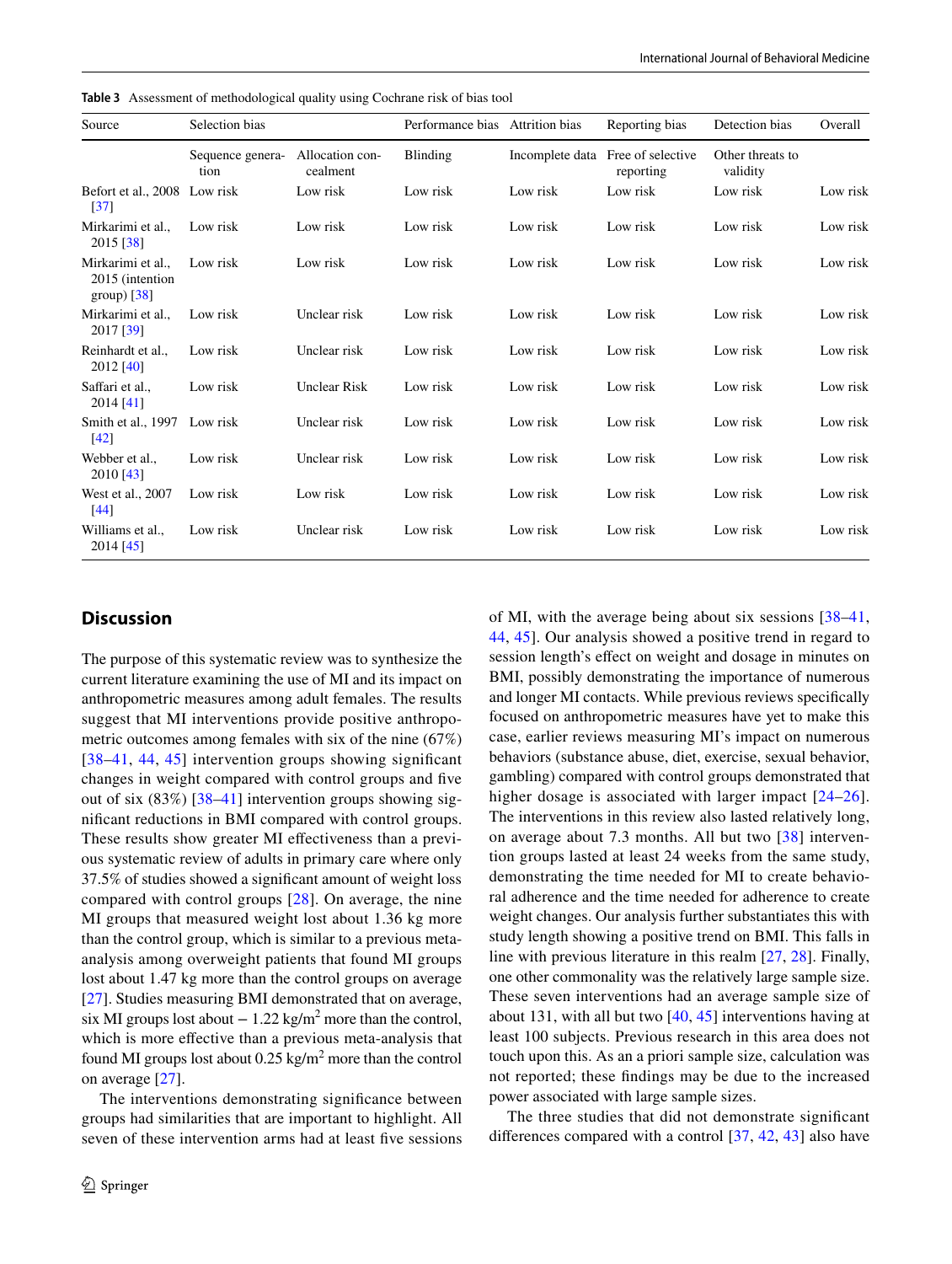similarities that are important to note. All of these interventions had less than fve MI sessions, with the average being three sessions, and further corroborates that the dose of MI is important. All of these interventions lasted 4 months, which is lower the average of 7.3 months of the studies demonstrating signifcant results. This adds to the inference that a longer-lasting invention may be needed for anthropometric outcomes. Finally, these interventions had a much smaller sample size with an average of 40 compared with that of 131.

Previous reviews have questioned the impact of MI on non-white women [\[27,](#page-12-19) [28](#page-12-20)]. These reviews found that most interventions were conducted among white women and those conducted with a larger share of other races/ethnicities (mostly African-American participants), the results suggested less impact [\[37,](#page-12-28) [42,](#page-12-33) [44\]](#page-12-36), and it was suggested that more interventions include more diverse samples. These interventions were also included in this analysis; however, four new intervention arms that were not included in these reviews suggest that MI is efective among non-white participants. Four intervention groups were conducted in Iran and while a demographic breakdown was not given, based on the Iranian population, this intervention was likely conducted almost exclusively among those with a Middle Eastern descent [[38,](#page-12-31) [39,](#page-12-32) [41\]](#page-12-34). These three intervention arms also had a high sample size ranging from 100–327, which is much higher than the two interventions with the largest African-American percentage [\[37](#page-12-28), [42\]](#page-12-33). More research is needed to further substantiate these fndings, especially among African Americans, Hispanics, and other minority groups.

Several studies reviewed in the full-text review tier included mixed sex samples but did not separate male/ female results in reporting impact on target outcomes and were not retained in this review of MI impact on weight loss behaviors and outcomes in adult females. This issue may be the most critical and easy to resolve in future research. Future interventions should report a breakdown of sex-specifc outcome results as this presents important information with implications for practice and research.

It is also a concern that many studies reported minimal MI training or fdelity details. Three intervention arms gave no mention of anything regarding the credibility of the MI interventionist [\[38](#page-12-31), [41](#page-12-34)]. Two other studies did not provide information regarding the training of the deliverer other than the presence of prior experience  $[40, 42]$  $[40, 42]$  $[40, 42]$  $[40, 42]$ . Seven of the 10 intervention arms gave no mention of fdelity assessment or measures, which is concerning due to the lack of evidence that MI-consistent interventions took place [\[38](#page-12-31)–[43\]](#page-12-29). This mimics issues found in a previous review [\[28\]](#page-12-20) with a lack of details regarding fdelity. Future studies should include details regarding training and fdelity measures to help make claims for validity for the MI intervention role in impacting outcomes.

Future studies would also beneft from utilizing recent advances in technology to detail changes in body composition. While utilizing weight, BMI, and waist circumference is useful and inexpensive, many changes in the body may go unnoticed. Utilizing the dual-energy X-ray absorptiometry (DEXA), for example, would provide information on segmental body fat percentage and segmental lean mass, and segmental bone mass density [\[47,](#page-13-1) [48](#page-13-2)] provides practitioners with useful information to inform person-centered decisionmaking and recommendations for strategies' impact (e.g., more weight bearing exercise, among others).

Future studies may also beneft from emphasizing recruitment strategies that will attract larger sample sizes. While it is not uncommon to have smaller sample sizes in studies that include intense commitment to behavior changes like those required of exercise and healthy eating, four of the 10 intervention groups had less than 50 participants, which challenges rigor of analyses as well as generalizations [[37,](#page-12-28) [40](#page-12-35), [42](#page-12-33), [45](#page-12-30)]. Having a sample size this low may afect power and negatively infuences the ability to detect diferences in anthropometric outcomes. Furthermore, these studies would beneft from having an a priori sample size calculation reported.

,While the results suggest potential, these interventions do not describe why MI was impactful. The current status of research on the mechanisms of change of MI is in the beginning stages. One review was the frst review to investigate mechanisms of change and found that client change talk/intention and client experience of discrepancy were related to better outcomes while therapist MI-inconsistent behavior was related to worse outcomes. It is important to mention the authors acknowledged numerous limitations and stressed many more studies are needed to quantify relationships [[49\]](#page-13-3). Another review found that MI spirit and motivation were the most promising mechanisms of change in relation to health behavior [[50\]](#page-13-4). It is important to note that the quality of the included studies was low and few qualitative studies were included. Both of these studies suggested that future studies would beneft from investigating a potential underlying theory. While few studies have delved into this area, there have been multiple calls for more information on the relationship between the self-determination theory (SDT) and MI from experts in both fields  $[51–53]$  $[51–53]$  $[51–53]$ . The SDT is a macro theory focused on determining the type of motivation, rather than simply assigning an amount of motivation [\[54\]](#page-13-7). The SDT addresses the social environment, specifcally environments that bolster or inhibit motivation and have identifed the three psychological needs of autonomy, relatedness, and competence that are integral to self-determined action [[55\]](#page-13-8). SDT also suggests there is a continuum of motivation types [[54](#page-13-7)]. This continuum moves left to right, spanning from amotivation motivation to internal motivation with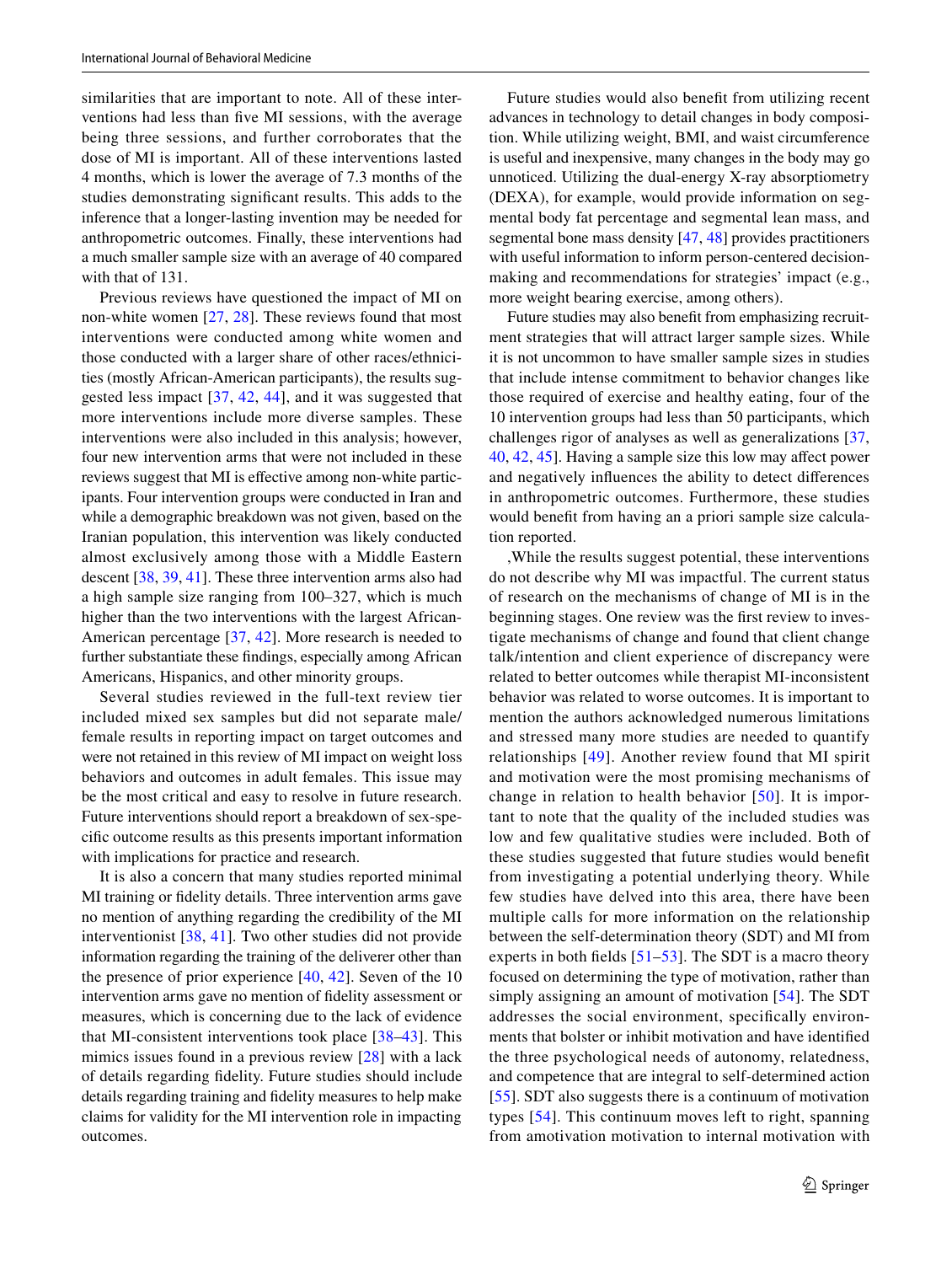external, introjected, identifed, and integrated between representing various levels of internalization [[56](#page-13-9)]. With the nature of MI being subject-centered, non-judgmental, and informative, the potential exists for MI to address the three psychological needs and increase more internal motivation that the SDT is based upon. Previous interventions have explored this relationship of MI and SDT in regard to weight management with positive results by having principles of both infuences [\[57,](#page-13-10)[58\]](#page-13-11). One intervention stated that the SDT informed their use of MI, and positive impact was found on anthropometric, physical activity, and SDTrelated variables compared with a control [[57\]](#page-13-10). Another study created a new intervention heavily infuenced by MI and SDT called IMove and found an increase of moderatevigorous physical activity compared with the control [[58](#page-13-11)]. Future research should investigate this aspect of MI to provide insight into the mechanisms of change.

# **Limitations**

While the methods employed were intended to pursue studies of valid and reliable rigor, it is important to mention potential limitations within this review. First, while these articles all focus on MI with adult females with the goal of making an impact on anthropometric measures, there was signifcant heterogeneity in the types of interventions, methods, and measures, challenging the ability to fully describe the ideal MI study design or protocol. The study duration, number of MI sessions, MI practitioner type, MI training, intervention fdelity assessment type (or absence), setting type, and other factors varied in a feld that has a modest number of randomized controlled trials. While the body of work within this review makes a solid case for the potential of MI in various settings and approaches as a method to address to weight management among females, the generalizations are limited due to the diferences; no single gold-standard type intervention protocol can be described from these fndings.

An additional limitation of this review was the lack of inclusion for research not written in English. Not allowing interventions in other languages increases the potential for biased results, especially since the studies retained in this review mostly lacked diversity in participants. In the realm of behavior change research, many studies in realworld settings take place and have redeeming and practical qualities that can inform both practice and research. Future reviews might consider expanding the study inclusion criteria to consider what contributions rigorous non-RCT studies can make to exploring evidence and gaps in the literature, particularly in research in real-world settings where RCTs are uncommon or not feasible.

### **Conclusion**

An MI approach has demonstrated a positive trend regarding anthropometric measures for females in weight management interventions. Empathic communication, nonjudgmental responses, autonomy and self-efficacy support, and face-saving interventions, among other MI-based strategies, appear to have merit for consideration as an intervention framework for behavior changes that can have positive impact on females' anthropometric outcomes. Higher dosage and interventions taking place over several months appear to be important for impact on anthropometric outcomes. While more research is needed, health professionals may consider MI when treating or preventing excess weight gain among females' due to potential current and future associated health risks. Future research would beneft from focusing on larger and more diverse samples, utilizing updated technology for anthropometric outcomes, reporting more detail regarding training and fdelity information, and investigating the mechanisms of change in regard to MI and anthropometric outcomes.

# **Competing Interests**

Dr. Kavookjian reports that she is on the Merck Speakers Bureau for non-product medical education for the topics of Motivational Interviewing, Shared Decision-Making and Health Literacy Communication; Dr. Kavookjian also consults for Merck as the motivational interviewing content expert for patient-centered education materials; Dr. Kavookjian also consults for MediMergent, LLC for motivational interviewing training.

### **Compliance with Ethical Standards**

**Ethical approval** This article does not contain any studies with human participants or animals performed by any of the authors.

# **References**

- <span id="page-11-0"></span>1. Collaborators GO. Health effects of overweight and obesity in 195 countries over 25 years. NEW ENGL J MED. 2017;377(1):13–27.
- <span id="page-11-1"></span>2. Bhaskaran K, Douglas I, Forbes H, dos-Santos-Silva I, Leon DA, Smeeth L. Body-mass index and risk of 22 specific cancers: a population-based cohort study of 5· 24 million UK adults. *Lancet.* 2014;384(9945):755–765.
- 3. National Heart, Lung, Blood Institute, National Institute of Diabetes, Digestive, & Kidney Diseases (US). Clinical guidelines on the identifcation, evaluation, and treatment of overweight and obesity in adults: the evidence report (No. 98). 1998.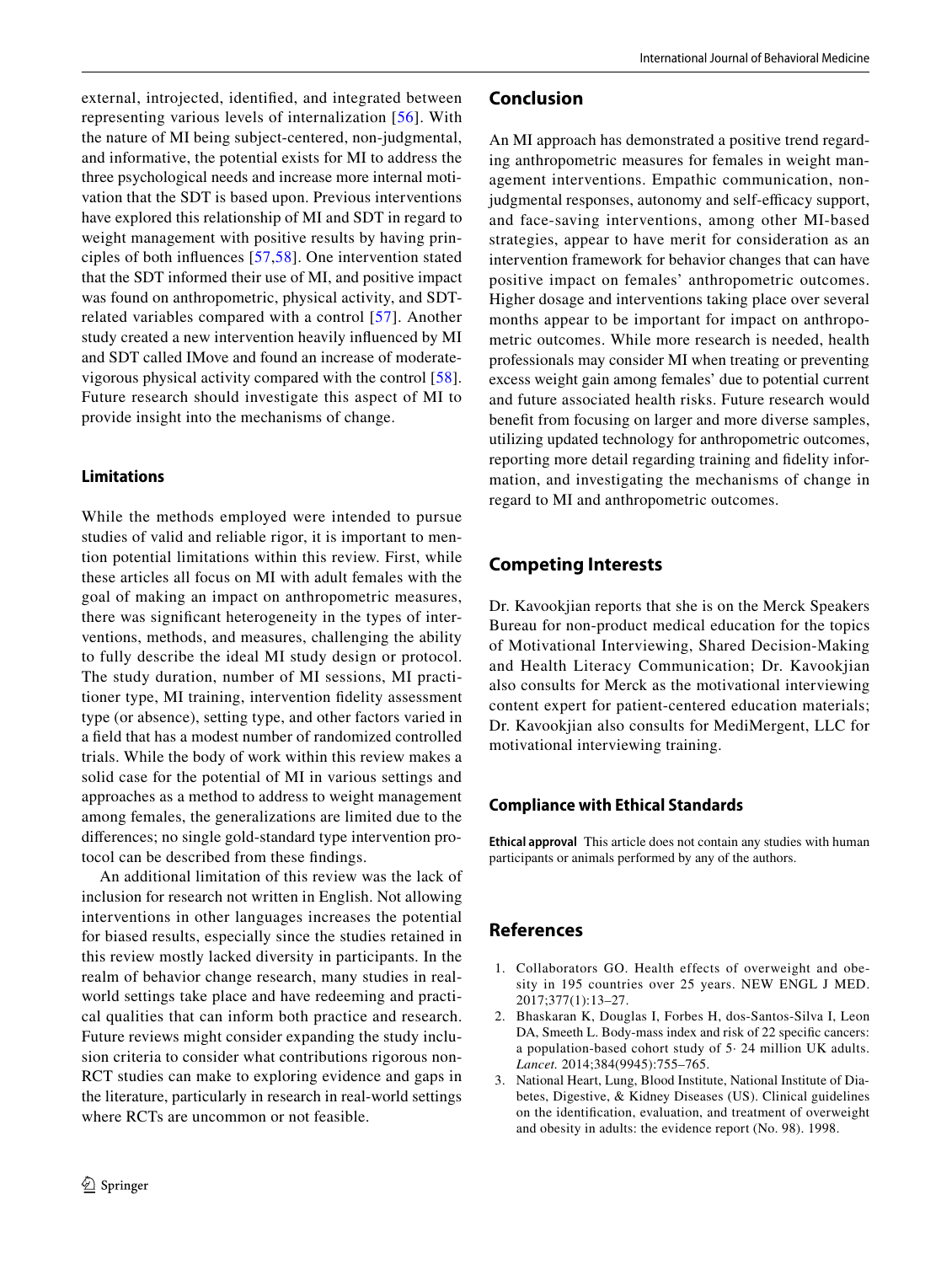- <span id="page-12-0"></span>4. NHLBI Panel OE. Managing overweight and obesity in adults: systematic evidence review. 2013.
- <span id="page-12-1"></span>5. Kasen S, Cohen P, Chen H, Must A. Obesity and psychopathology in women: a three decade prospective study. Int J Obes. 2008;32(3):558.
- 6. Luppino FS, de Wit LM, Bouvy PF, et al. Overweight, obesity, and depression: a systematic review and meta-analysis of longitudinal studies. Arch Gen Psychiatry. 2010;67(3):220–9.
- <span id="page-12-2"></span>7. Roberts RE, Deleger S, Strawbridge WJ, Kaplan GA. Prospective association between obesity and depression: evidence from the Alameda County Study. Int J Obes. 2003;27(4):514.
- <span id="page-12-3"></span>8. Finkelstein EA, Trogdon JG, Cohen JW, Dietz W. Annual medical spending attributable to obesity: payer-and service-specifc estimates: amid calls for health reform, real cost savings are more likely to be achieved through reducing obesity and related risk factors. Health Aff. 2009;28(Suppl1):w822-31.
- <span id="page-12-4"></span>9. Trogdon J, Finkelstein EA, Hylands T, Dellea P, Kamal-Bahl S. Indirect costs of obesity: a review of the current literature. Obes Rev. 2008;9(5):489–500.
- <span id="page-12-5"></span>10. World Health Organization "Obesity and overweight." [https://](https://www.who.int/news-room/fact-sheets/detail/obesity-and-overweight) [www.who.int/news-room/fact-sheets/detail/obesity-and-overw](https://www.who.int/news-room/fact-sheets/detail/obesity-and-overweight) [eight#In\\_2016\\_39%\\_of\\_adults\\_tripled\\_between\\_1975\\_and\\_2016](https://www.who.int/news-room/fact-sheets/detail/obesity-and-overweight)
- <span id="page-12-6"></span>11. Garawin F, Devries K, Thorogood N, Uauy R. Global diferences between women and men in the prevalence of obesity: is there an association with gender inequality? Eur J Clin Nutr. 2014;68(10):1101–6.
- <span id="page-12-7"></span>12. Mayo Clinic. Exercise: 7 benefts of regular physical activity. [https](https://www.mayoclinic.org/healthy-lifestyle/fitness/in-depth/exercise/art-20048389) [://www.mayoclinic.org/healthy-lifestyle/ftness/in-depth/exercise/](https://www.mayoclinic.org/healthy-lifestyle/fitness/in-depth/exercise/art-20048389) [art-20048389.](https://www.mayoclinic.org/healthy-lifestyle/fitness/in-depth/exercise/art-20048389) Accessed December 14, 2019.
- <span id="page-12-8"></span>13. Warburton DE, Nicol CW, Bredin SS. Health benefts of physical activity: the evidence. CMAJ. 2006;174(6):801–9.
- <span id="page-12-9"></span>14. Guthold R, Stevens GA, Riley LM, Bull FC. Worldwide trends in insufficient physical activity from 2001 to 2016: a pooled analysis of 358 population-based surveys with 1· 9 million participants. Lancet Glob Health. 2018;6(10):1077–86.
- <span id="page-12-10"></span>15. Ding D. Surveillance of global physical activity: progress, evidence, and future directions. Lancet Glob Health. 2018;6(10):1046–7.
- <span id="page-12-11"></span>16. Sabinsky MS, Toft U, Raben A, Holm L. Overweight men's motivations and perceived barriers towards weight loss. Eur J Clin Nutr. 2007;61(4):526-31.
- 17. Sharif N, Mahdavi R, Ebrahimi-Mameghani M. Perceived barriers to weight loss programs for overweight or obese women. HPP. 2013;3(1):11.
- <span id="page-12-12"></span>18. Solbrig L, Jones R, Kavanagh D, May J, Parkin T, Andrade J. People trying to lose weight dislike calorie counting apps and want motivational support to help them achieve their goals. Internet Interv. 2017;7:23–31.
- <span id="page-12-13"></span>19. West DS, Gorin AA, Subak LL, et al. A motivation-focused weight loss maintenance program is an efective alternative to a skill-based approach. Int J Obes. 2011;35(2):259.
- <span id="page-12-14"></span>20. Elfhag K, Rössner S. Who succeeds in maintaining weight loss? A conceptual review of factors associated with weight loss maintenance and weight regain. OBES REV. 2005;6(1):67–85.
- 21. Silva MN, Markland D, Carraca EV, et al. Exercise autonomous motivation predicts 3-yr weight loss in women. Med Sci Sports Exerc. 2011;43(4):728–37.
- <span id="page-12-15"></span>22. Teixeira PJ, Going SB, Sardinha LB, Lohman T. A review of psychosocial pre-treatment predictors of weight control. OBES REV. 2005;6(1):43–65.
- <span id="page-12-16"></span>23. Miller WR, Rollnick S. *Motivational interviewing: helping people change*: Guilford press; 2012.
- <span id="page-12-17"></span>24. Burke BL, Arkowitz H, Menchola M. The efficacy of motivational interviewing: a meta-analysis of controlled clinical trials. J Consult Clin Psychol. 2003;71(5):843.
- 25. Lundahl BW, Kunz C, Brownell C, Tollefson D, Burke BL. A meta-analysis of motivational interviewing: twenty-fve years of empirical studies. Res Soc Work Pract. 2010;20(2):137–60.
- <span id="page-12-18"></span>26. Rubak S, Sandbæk A, Lauritzen T, Christensen B. Motivational interviewing: a systematic review and meta-analysis. Br J Gen Pract. 2005;55(513):305–12.
- <span id="page-12-19"></span>27. Armstrong M, Mottershead T, Ronksley P, Sigal R, Campbell T, Hemmelgarn B. Motivational interviewing to improve weight loss in overweight and/or obese patients: a systematic review and meta-analysis of randomized controlled trials. OBES REV. 2011;12(9):709–23.
- <span id="page-12-20"></span>28. Barnes RD, Ivezaj V. A systematic review of motivational interviewing for weight loss among adults in primary care. OBES REV. 2015;16(4):304–18.
- <span id="page-12-21"></span>29. Higgins JP, Green S. *Cochrane handbook for systematic reviews of interventions* (Vol. 4): John Wiley & Sons; 2011.
- <span id="page-12-22"></span>30. Viechtbauer W. Conducting meta-analyses in R with the metafor package. J Stat Softw. 2010;36(3):1–48.
- <span id="page-12-23"></span>31. Egger M, Smith GD, Schneider M, Minder C. Bias in meta-analysis detected by a simple, graphical test. BMJ. 1997;315(7109):629–34.
- <span id="page-12-24"></span>32. Duval SJ, Tweedie RL. Trim and fll: a simple funnel-plot-based method of testing and adjusting for publication bias in meta-analysis. Biometrics. 2000a;56(2):455–63.
- 33. Duval SJ, Tweedie RL. A nonparametric "trim and fll" method of accounting for publication bias in meta-analysis. J Am Stat Assoc. 2000b;95(449):89–98.
- <span id="page-12-25"></span>34. Duval S. The trim and fll method. *Publication bias in meta-analysis: prevention, assessment and adjustments*. 2005;127–144.
- <span id="page-12-26"></span>35. Cohen J. A coefficient of agreement for nominal scales. EDUC PSYCHOL MEAS. 1960;20(1):37–46.
- <span id="page-12-27"></span>36. McHugh ML. Interrater reliability: the kappa statistic. Biochem Med. 2012;22(3):276–82.
- <span id="page-12-28"></span>37. Befort CA, Nollen N, Ellerbeck EF, Sullivan DK, Thomas JL, Ahluwalia JS. Motivational interviewing fails to improve outcomes of a behavioral weight loss program for obese African American women: a pilot randomized trial. J Behav Med. 2008;31(5):367.
- <span id="page-12-31"></span>38. Mirkarimi SK, Kabir MJ. Comparing the efect of motivational interviewing and standard nutrition education on promoting adherence to weight loss program in obese and overweight women: a randomized clinical trial. JMUMS. 2015;25(124):200–8.
- <span id="page-12-32"></span>39. Mirkarimi K, Kabir MJ, Honarvar MR, Ozouni-Davaji RB, Eri M. Effect of motivational interviewing on weight efficacy lifestyle among women with overweight and obesity: a randomized controlled trial. Iran J Med Sci. 2017;42(2):187.
- <span id="page-12-35"></span>40. Reinhardt JA, van der Ploeg HP, Grzegrzulka R, Timperley JG. Implementing lifestyle change through phone-based motivational interviewing in rural-based women with previous gestational diabetes mellitus. Health Promot J Austr. 2012;23(1):5–9.
- <span id="page-12-34"></span>41. Safari M, Pakpour AH, Mohammadi-Zeidi I, Samadi M, Chen H. Long-term effect of motivational interviewing on dietary intake and weight loss in Iranian obese/overweight women. HPP. 2014;4(2):206.
- <span id="page-12-33"></span>42. Smith DE, Heckemeyer CM, Kratt PP, Mason DA. Motivational interviewing to improve adherence to a behavioral weight-control program for older obese women with NIDDM: a pilot study. Diabetes Care. 1997;20(1):52–4.
- <span id="page-12-29"></span>43. Webber KH, Gabriele JM, Tate DF, Dignan MB. The efect of a motivational intervention on weight loss is moderated by level of baseline controlled motivation. IJBNPA. 2010;7(1):4.
- <span id="page-12-36"></span>44. West DS, DiLillo V, Bursac Z, Gore SA, Greene PG. Motivational interviewing improves weight loss in women with type 2 diabetes. Diabetes Care. 2007;30(5):1081–7.
- <span id="page-12-30"></span>45. Williams L, Hollis JL, Collins CE, Morgan P. Can a relatively low-intensity intervention by health professionals prevent weight